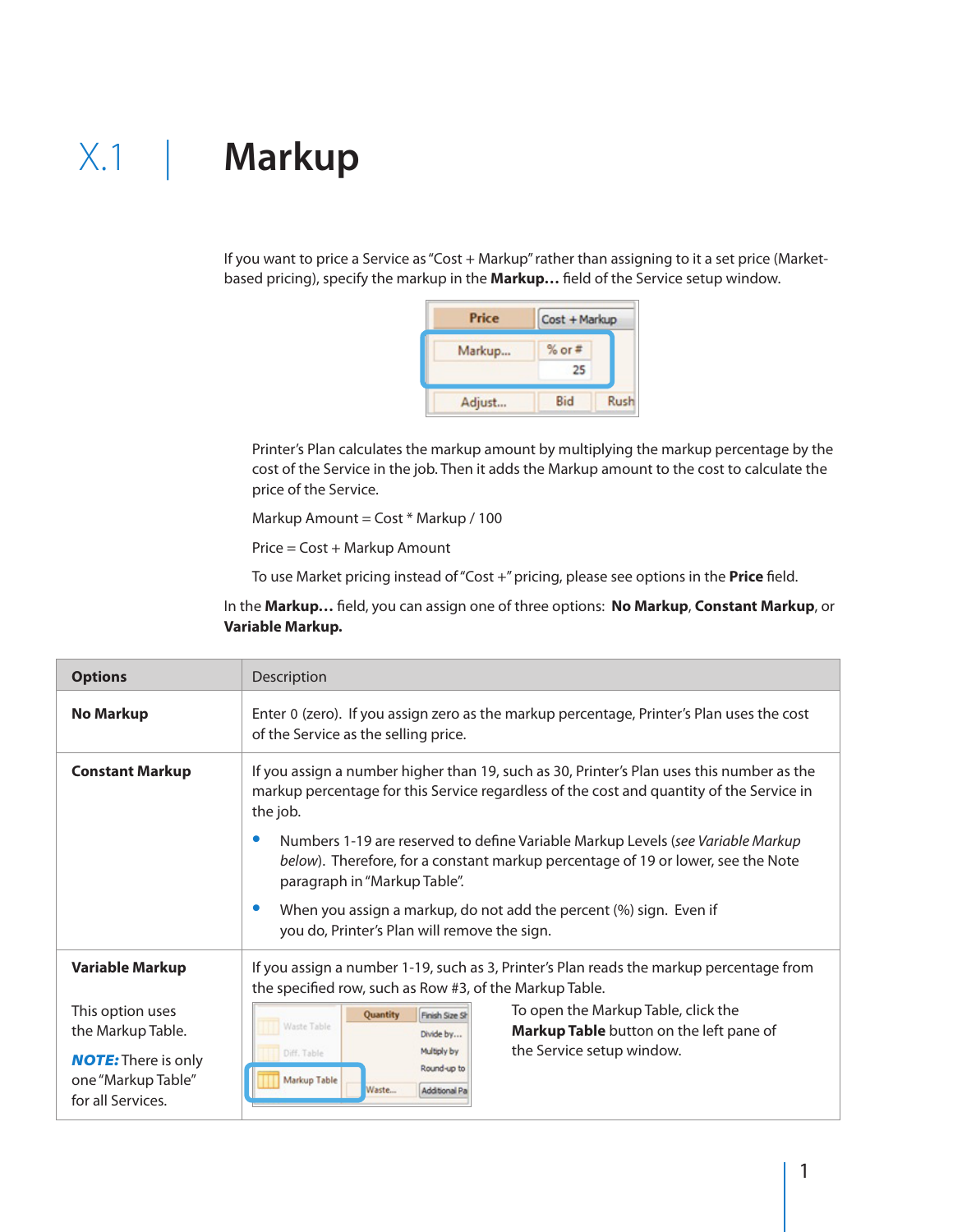### **Markup Table**

Use the Markup Table when you want to lower the markup rate as the cost of the Service increases *(variable markup)*. Decreasing the markup rate at higher costs allows you to become competitive at higher quantities.



- *Note: To assign a markup percentage of 19 or lower to a Service, assign the markup percentage in the Cost 1 column of the table and assign the Row number to the Markup… field of the service (as in 15% in Row #10 above).*
- *Tip: If you use one constant markup percentage, such as 25%, for a number of Services, assign 25 to a row in the Markup Table, and then enter the row number in the Markup... field of the Services. This way, you only need to change the markup% in one place as opposed to changing it separately for each Service.*
	- *Example : If you mark up your Folding services by 25%, assign 25 to the first column of a row (example: row #8 in the Markup Table above). Then, assign this row number (8 in our example) to the Markup… field of all the Folding services. When you want to increase your Folding services markup rate by 2%, you only need to change the number in this row (25 to 27 in row #8). Then, the markup rate of all your Folding services will have been increased to 27%, saving you the time you would have spent if you changed the markup of each individual Service.*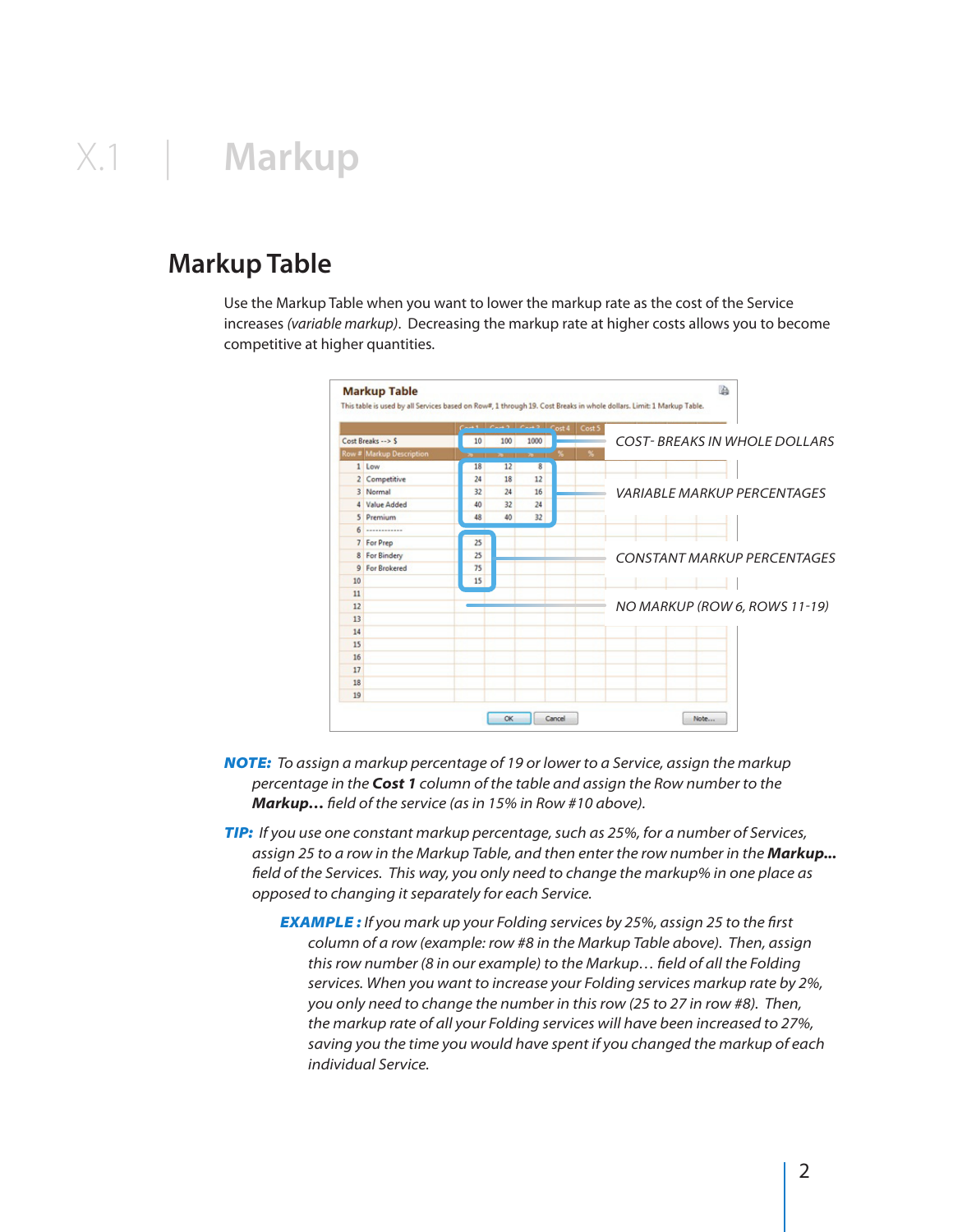### **Fields of the Markup Table**

| <b>Fields</b>             | Description                                                                                                                                                                                            |  |  |
|---------------------------|--------------------------------------------------------------------------------------------------------------------------------------------------------------------------------------------------------|--|--|
| Cost Breaks --> \$        | The amounts in this row represent the Total Cost of a Service of a Job Item-not the<br>Quantity or the Item Cost.                                                                                      |  |  |
| Row #                     | The Markup Table contains 19 rows. This means that you can create up to 19 different<br>markup combinations (levels).                                                                                  |  |  |
|                           | If you enter a number 1-19 in the Markup field of a Service, Printer's Plan looks at<br>the Markup Table and reads the markup % from the row indicated by the number.                                  |  |  |
| <b>Markup Description</b> | You may leave this field blank or enter a description as a reference for yourself. This<br>description is not used anywhere else and does not affect the markup or price of the<br>Service in any way. |  |  |
| $\%$                      | Enter markup percentages at cost breaks.                                                                                                                                                               |  |  |
|                           | Printer's Plan uses markup percentage to calculate markup amount.                                                                                                                                      |  |  |
|                           | <b>EXAMPLE:</b>                                                                                                                                                                                        |  |  |
|                           | Assume cost is \$40 and markup is 16%.                                                                                                                                                                 |  |  |
|                           | Markup Amount = $$40 * 16 / 100 = $6.40$ .                                                                                                                                                             |  |  |
|                           | The markup percentage between cost breaks is linearly interpolated. That is,<br>between two cost break points, the percentage changes in proportion to the<br>change of the cost.                      |  |  |
|                           | Cost amounts less than the first break use the % of the first break. Similarly, cost<br>amounts higher than the last break use the % of the last break.                                                |  |  |
| <b>EXAMPLE:</b>           |                                                                                                                                                                                                        |  |  |
|                           | (Row #1 in the table above):                                                                                                                                                                           |  |  |
|                           | <b>If Total Service Cost is</b><br>Markup<br>How Markup % Between Quantity Breaks is Calculated                                                                                                        |  |  |
|                           | \$10 or less<br>18%<br>(not interpolated)                                                                                                                                                              |  |  |
|                           | \$40<br>16%<br>$= 18\% + [(12\% - 18\%)*(540 - 510) / (5100 - 510)]$                                                                                                                                   |  |  |
|                           | \$100<br>12%<br>(not interpolated)                                                                                                                                                                     |  |  |
|                           | \$550<br>10%<br>$= 12\% + (8\% - 12\%) * (5550 - $100) / (51000 - $100)$                                                                                                                               |  |  |
|                           | \$1,000 or more<br>8%<br>(not interpolated)                                                                                                                                                            |  |  |